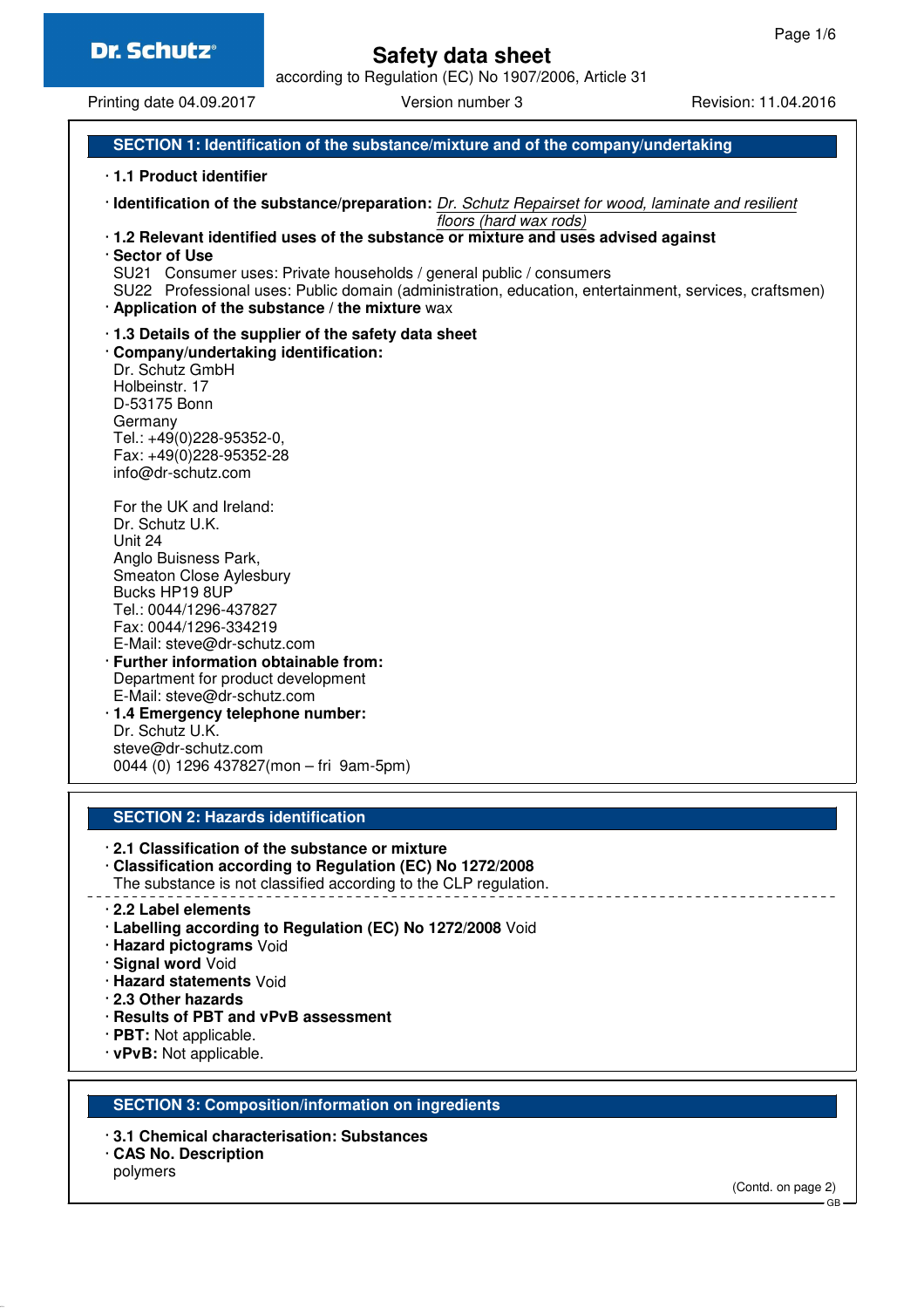### **Dr. Schutz®**

## **Safety data sheet**

according to Regulation (EC) No 1907/2006, Article 31

Printing date 04.09.2017 **Version number 3** Revision: 11.04.2016

(Contd. of page 1)

**Identification of the substance/preparation:** Dr. Schutz Repairset for wood, laminate and resilient floors (hard wax rods)

· **Identification number(s)** No further relevant information available.

#### **SECTION 4: First aid measures**

- · **4.1 Description of first aid measures**
- · **General information:**

Immediately remove any clothing soiled by the product.

- No special measures required.
- · **After inhalation:** No special measures required.
- · **After skin contact:** If skin irritation continues, consult a doctor.
- · **After eye contact:**

Rinse opened eye for several minutes under running water. If symptoms persist, consult a doctor.

- · **After swallowing:** Rinse out mouth and then drink plenty of water.
- · **4.2 Most important symptoms and effects, both acute and delayed**
- No further relevant information available.
- · **4.3 Indication of any immediate medical attention and special treatment needed**

No further relevant information available.

#### **SECTION 5: Firefighting measures**

- · **5.1 Extinguishing media**
- · **Suitable extinguishing agents:** Use fire extinguishing methods suitable to surrounding conditions.
- · **For safety reasons unsuitable extinguishing agents:** Not applicable.

· **5.2 Special hazards arising from the substance or mixture** In case of fire, the formation of black, dense smoke is possible. Smoke contains potentially hazardous combustion products.

- · **5.3 Advice for firefighters**
- · **Protective equipment:** No special measures required.
- · **Additional information**

Dispose of fire debris and contaminated fire fighting water in accordance with official regulations.

### **SECTION 6: Accidental release measures**

- · **6.1 Personal precautions, protective equipment and emergency procedures** Not required.
- · **6.2 Environmental precautions:** No special measures required.
- · **6.3 Methods and material for containment and cleaning up:** Allow to solidify. Pick up mechanically.
- Absorb with liquid-binding material (sand, diatomite, acid binders, universal binders, sawdust).
- · **6.4 Reference to other sections**
- See Section 7 for information on safe handling.
- See Section 8 for information on personal protection equipment.
- See Section 13 for disposal information.

#### **SECTION 7: Handling and storage**

- · **7.1 Precautions for safe handling** No special measures required.
- · **Information about fire and explosion protection:** No special measures required.
- · **7.2 Conditions for safe storage, including any incompatibilities**
- · **Storage:**
- · **Requirements to be met by storerooms and receptacles:** No special requirements.
- · **Information about storage in one common storage facility:** Not required.
- · **Further information about storage conditions:** Store receptacle in a well ventilated area.

(Contd. on page 3)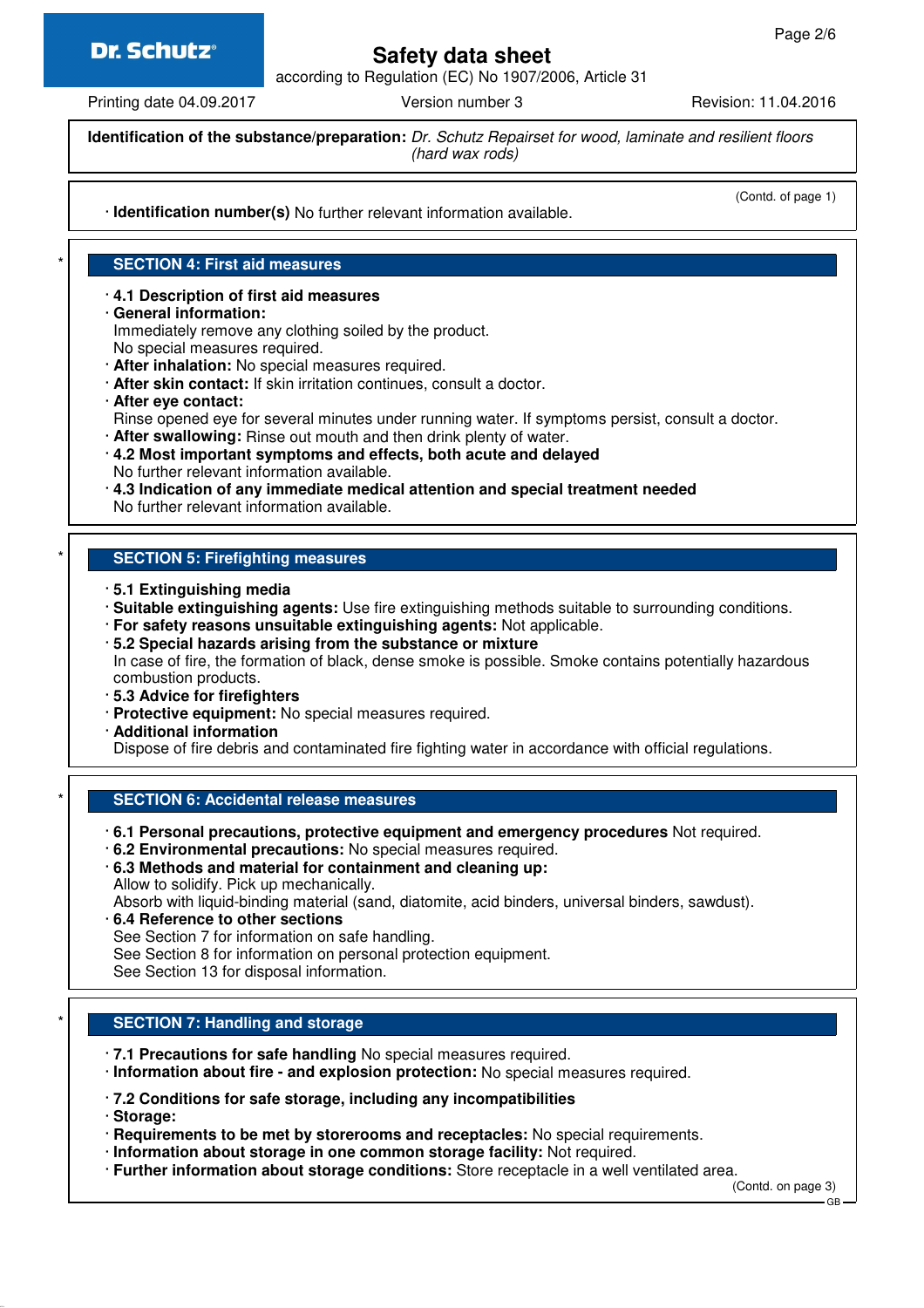### **Dr. Schutz®**

# **Safety data sheet**

according to Regulation (EC) No 1907/2006, Article 31

Printing date 04.09.2017 Version number 3 Revision: 11.04.2016

(Contd. of page 2)

**Identification of the substance/preparation:** Dr. Schutz Repairset for wood, laminate and resilient floors (hard wax rods)

· **7.3 Specific end use(s)** No further relevant information available.

**SECTION 8: Exposure controls/personal protection** 

· **Additional information about design of technical facilities:** No further data; see item 7.

- · **8.1 Control parameters**
- · **Exposure limit values:** Not required.
- · **Additional information:** The lists valid during the making were used as basis.
- · **8.2 Exposure controls**
- · **Occupational exposure controls:**
- · **General protective and hygienic measures:**

The usual precautionary measures are to be adhered to when handling chemicals.

- · **Respiratory protection:** Not required.
- · **Protection of hands:**

No chemical-protective gloves required.

Heat protection gloves

The glove material has to be impermeable and resistant to the product/ the substance/ the preparation. Due to missing tests no recommendation to the glove material can be given for the product/ the preparation/ the chemical mixture.

Selection of the glove material on consideration of the penetration times, rates of diffusion and the degradation

· **Material of gloves**

The glove material has to be impermeable and resistant to the product/ the substance/ the preparation. The selection of the suitable gloves does not only depend on the material, but also on further marks of quality and varies from manufacturer to manufacturer.

· **Penetration time of glove material** The exact break trough time has to be found out by the manufacturer of the protective gloves and has to be observed.

- · **Eye protection:** Not required.
- · **Body protection:** Light weight protective clothing

| · General Information                                  |                                               |
|--------------------------------------------------------|-----------------------------------------------|
| · Appearance:                                          |                                               |
| Form:                                                  | Solid                                         |
| Colour:                                                | Different according to colouring              |
| · Odour:                                               | Characteristic                                |
| Odour threshold:                                       | Not determined.                               |
| · pH-value:                                            | Not applicable.                               |
| Change in condition                                    |                                               |
| Melting point/freezing point:                          | Undetermined.                                 |
| Initial boiling point and boiling range: Undetermined. |                                               |
| · Flash point:                                         | Not applicable.                               |
| · Flammability (solid, gas):                           | Product is not flammable.                     |
| · Decomposition temperature:                           | Not determined.                               |
| · Auto-ignition temperature:                           | Not determined.                               |
| · Explosive properties:                                | Product does not present an explosion hazard. |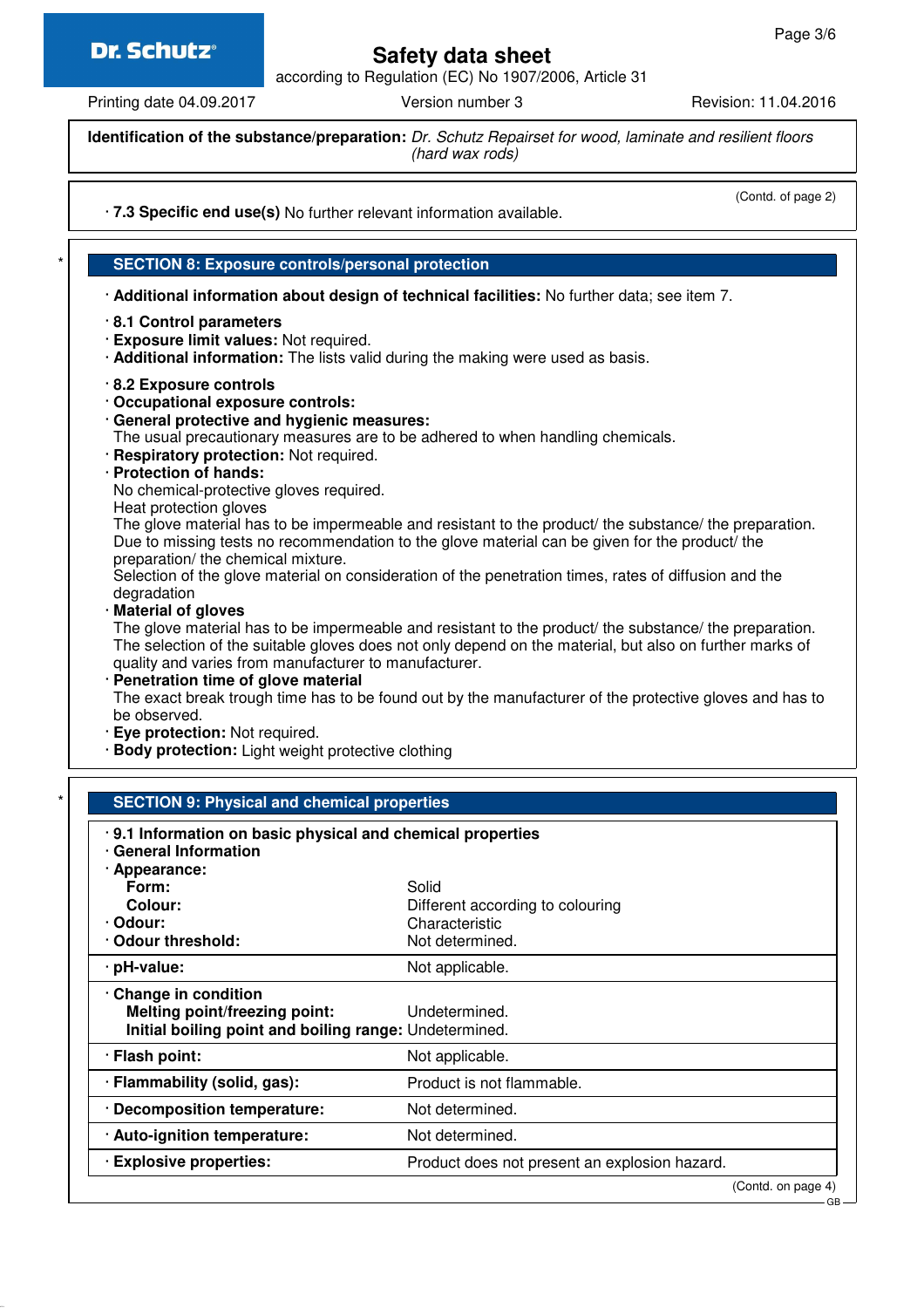# **Safety data sheet**

according to Regulation (EC) No 1907/2006, Article 31

Printing date 04.09.2017 **Version number 3** Revision: 11.04.2016

#### **Identification of the substance/preparation:** Dr. Schutz Repairset for wood, laminate and resilient floors (hard wax rods)

|                                                                                    | (Contd. of page 3)                                                             |
|------------------------------------------------------------------------------------|--------------------------------------------------------------------------------|
| <b>Explosion limits:</b><br>Lower:<br>Upper:                                       | Not determined.<br>Not determined.                                             |
| · Vapour pressure:                                                                 | Not applicable.                                                                |
| . Density at 20°C:<br>· Relative density<br>· Vapour density<br>· Evaporation rate | 1,03g/cm <sup>3</sup><br>Not determined.<br>Not applicable.<br>Not applicable. |
| · Solubility in / Miscibility with<br>water:                                       | Insoluble.                                                                     |
| · Partition coefficient: n-octanol/water:                                          | Not determined.                                                                |
| · Viscosity:<br>Dynamic:<br><b>Kinematic:</b>                                      | Not applicable.<br>Not applicable.                                             |
| .9.2 Other information                                                             | No further relevant information available.                                     |

#### **SECTION 10: Stability and reactivity**

#### · **10.1 Reactivity**

No dangerous reactions known.

see section "Possibility of hazardous reactions".

· **10.2 Chemical stability**

Stable at environment temperature.

No information available.

- · **Conditions to avoid:** No decomposition if used according to specifications.
- · **10.3 Possibility of hazardous reactions** No dangerous reactions known.
- · **10.4 Conditions to avoid** Heat, flames and sparks.
- · **10.5 Incompatible materials:** No further relevant information available.
- · **10.6 Hazardous decomposition products:** No dangerous decomposition products known.

#### **SECTION 11: Toxicological information**

- · **11.1 Information on toxicological effects**
- · **Acute toxicity** Based on available data, the classification criteria are not met.
- · **Primary irritant effect:**
- · **Skin corrosion/irritation** Based on available data, the classification criteria are not met.
- · **Serious eye damage/irritation** Based on available data, the classification criteria are not met.
- · **Respiratory or skin sensitisation** Based on available data, the classification criteria are not met.
- · **CMR effects (carcinogenity, mutagenicity and toxicity for reproduction)**
- · **Germ cell mutagenicity** Based on available data, the classification criteria are not met.
- · **Carcinogenicity** Based on available data, the classification criteria are not met.
- · **Reproductive toxicity** Based on available data, the classification criteria are not met.
- · **STOT-single exposure** Based on available data, the classification criteria are not met.
- · **STOT-repeated exposure** Based on available data, the classification criteria are not met.
- · **Aspiration hazard** Based on available data, the classification criteria are not met.

(Contd. on page 5)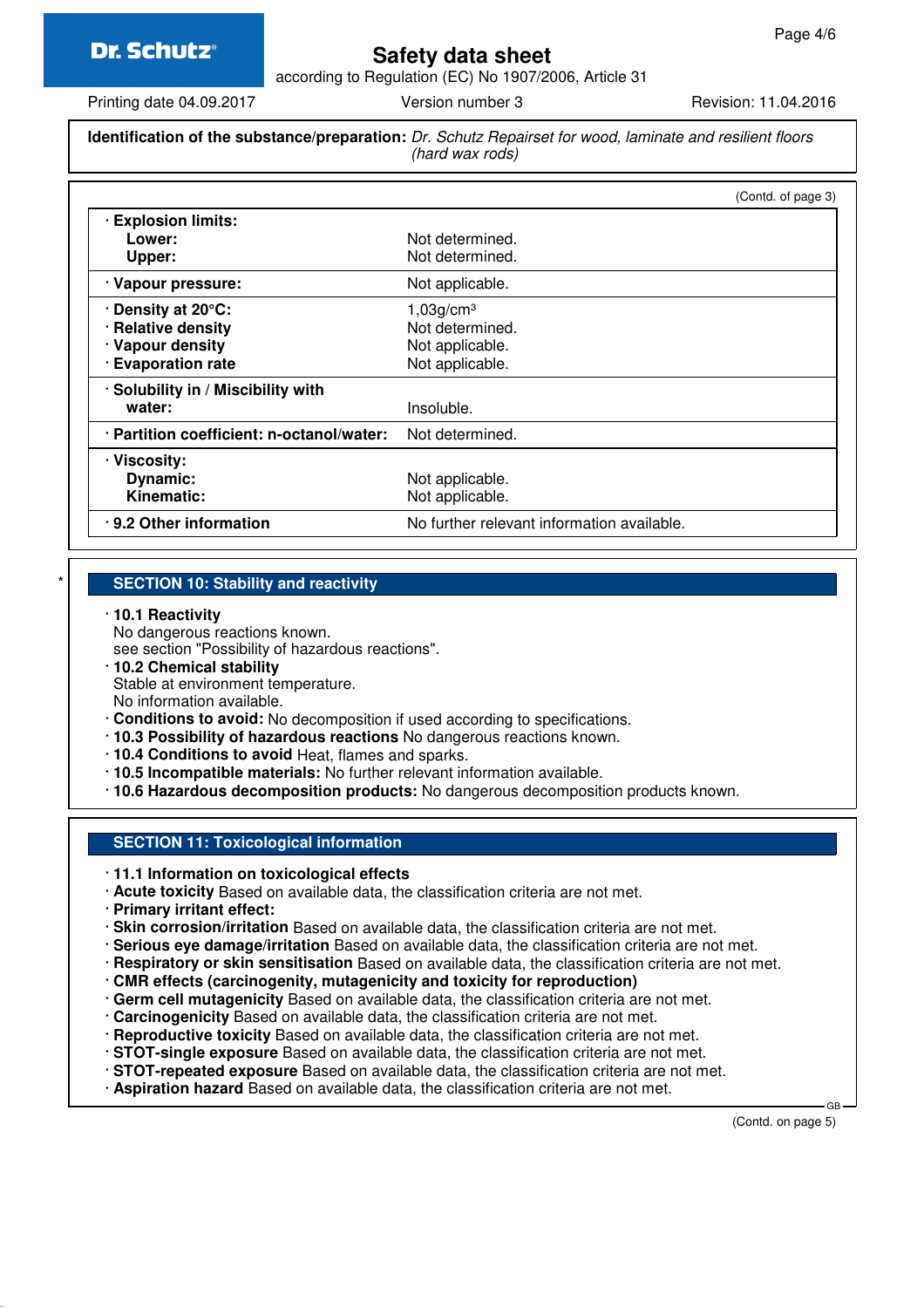### **Dr. Schutz®**

## **Safety data sheet**

according to Regulation (EC) No 1907/2006, Article 31

Printing date 04.09.2017 Version number 3 Revision: 11.04.2016

**Identification of the substance/preparation:** Dr. Schutz Repairset for wood, laminate and resilient floors (hard wax rods)

(Contd. of page 4)

#### **SECTION 12: Ecological information**

- · **12.1 Toxicity**
- · **Aquatic toxicity:** No further relevant information available.
- · **12.2 Persistence and degradability** No further relevant information available.
- · **12.3 Bioaccumulative potential** No further relevant information available.
- · **12.4 Mobility in soil** No further relevant information available.
- · **Additional ecological information:**
- · **General notes:** Not known to be hazardous to water.
- · **12.5 Results of PBT and vPvB assessment**
- · **PBT:** Not applicable.
- · **vPvB:** Not applicable.
- · **12.6 Other adverse effects** No further relevant information available.

#### **SECTION 13: Disposal considerations**

· **13.1 Waste treatment methods**

· **Recommendation** Smaller quantities can be disposed of with household waste.

· **European waste catalogue**

08 01 12 waste paint and varnish other than those mentioned in 08 01 11

- · **Uncleaned packaging:**
- · **Recommendation:** Disposal must be made according to official regulations.

| <b>SECTION 14: Transport information</b>                                                               |                 |  |
|--------------------------------------------------------------------------------------------------------|-----------------|--|
| 14.1 UN-Number<br>· ADR, ADN, IMDG, IATA                                                               | Void            |  |
| · 14.2 UN proper shipping name<br>· ADR, ADN, IMDG, IATA                                               | Void            |  |
| · 14.3 Transport hazard class(es)                                                                      |                 |  |
| · ADR, ADN, IMDG, IATA<br>· Class                                                                      | Void            |  |
| · 14.4 Packing group<br>· ADR, IMDG, IATA                                                              | Void            |  |
| 14.5 Environmental hazards:                                                                            | Not applicable. |  |
| · 14.6 Special precautions for user                                                                    | Not applicable. |  |
| · 14.7 Transport in bulk according to Annex II of<br><b>Marpol and the IBC Code</b><br>Not applicable. |                 |  |
| · UN "Model Regulation":                                                                               | Void            |  |

#### **SECTION 15: Regulatory information**

· **15.1 Safety, health and environmental regulations/legislation specific for the substance or mixture**

· **Directive 2012/18/EU**

· **Named dangerous substances - ANNEX I** Substance is not listed.

(Contd. on page 6)